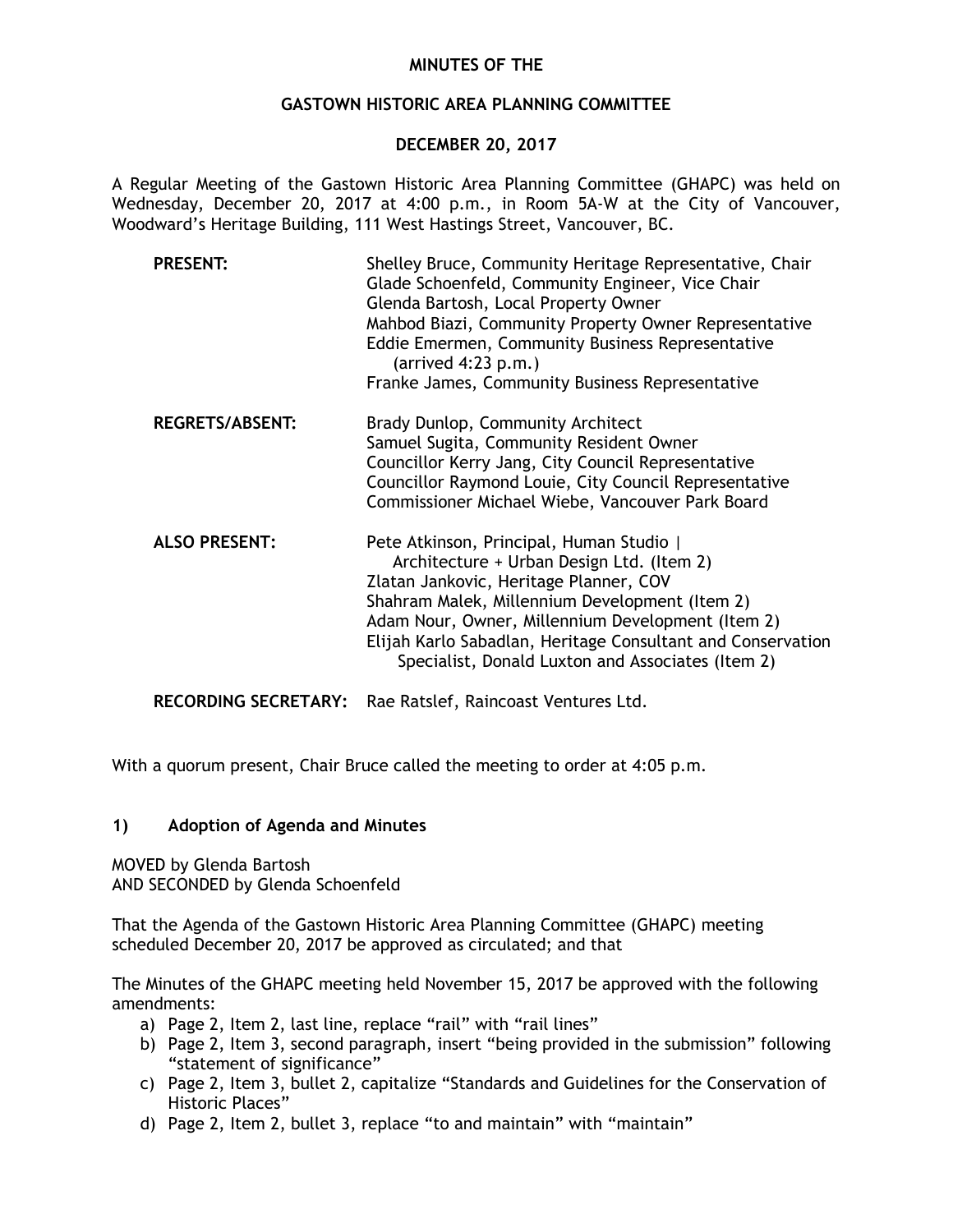- e) Page 2, Item 2, bullet 6, replace "driver" with "concept"
- f) Page 2, Item 2, bullet 7, replace "Palete" with "Palette" and change name of referenced plan to "Gastown Complete Streets Plan"
- g) Page 2, Item 2, bullet 8, replace "rustic/uneven" with "gritty"

## CARRIED

## **2) 325 and 333 Carrall Street – Enquiry**

Zlatan Jankovic, Heritage Planner, City of Vancouver, introduced the enquiry to redevelop 325 Carrall Street, occupied by heritage VHR "C" listed and designated building, and 333 Carrall Street, vacant designated site.

Pete Atkinson, Principal, Human Studio | Architecture + Urban Design Ltd., led a review of a presentation on the enquiry, and discussed project goals, zoning, area and unit mix, interest to move forward with one project, and a proposed rooftop amenity room.

#### **4:23 p.m.**

Eddie Emermen arrived at the meeting.

Mr. Atkinson discussed the hierarchy on the block, site challenges and proposed solutions, and materials and colour. The applicant is still working through the Detailing Strategy.

Elijah Karlo Sabadlan, Heritage Consultant and Conservation, Specialist, Donald Luxton and Associates Inc., offered comments on the Heritage Conservation Plan, based on the preliminary site assessment.

Shahram Malek, Millennium Development, provided comments on Millennium's development history in the City and specifically in Gastown, and discussed Millenniums' interests to preserve character while adding some vitality in a project that is economically viable.

Staff and the applicants responded to questions, following which discussion ensued on: heritage lane façade; quality of living space; potential design solutions; roof amenity space; proposed four-storey addition; shadow study; tooth structure; street level look of the infill building; vocabulary of the district; façade strategy; brick colour and options for reusing brick; set-back; engineering report; parking; windows on the McConnell lane; cornice lines; the Heritage Conservation Plan; Statement of Significance for the McConnell block; the interior; original features remaining; Standards and Guidelines for the Conservation of Historical Places in Canada; resolution of the storefront; and historic painted wall signage in the lane.

It was suggested that the City study the cumulative impacts of the loss of two-storey buildings, and the number of applications that propose to retain only the façade.

MOVED by Glenda Bartosh AND SECONDED by Eddie Emerman

That the Gastown Historic Area Planning Committee (GHAPC), with regard to the 325 and 333 Carrall Street enquiry, offers:

- a) Appreciation to the applicant for coming to GHAPC at this early stage with materials for consideration
- b) Note that the addition to the McConnell and infill buildings are not compliant with HA2 guidelines in their current form